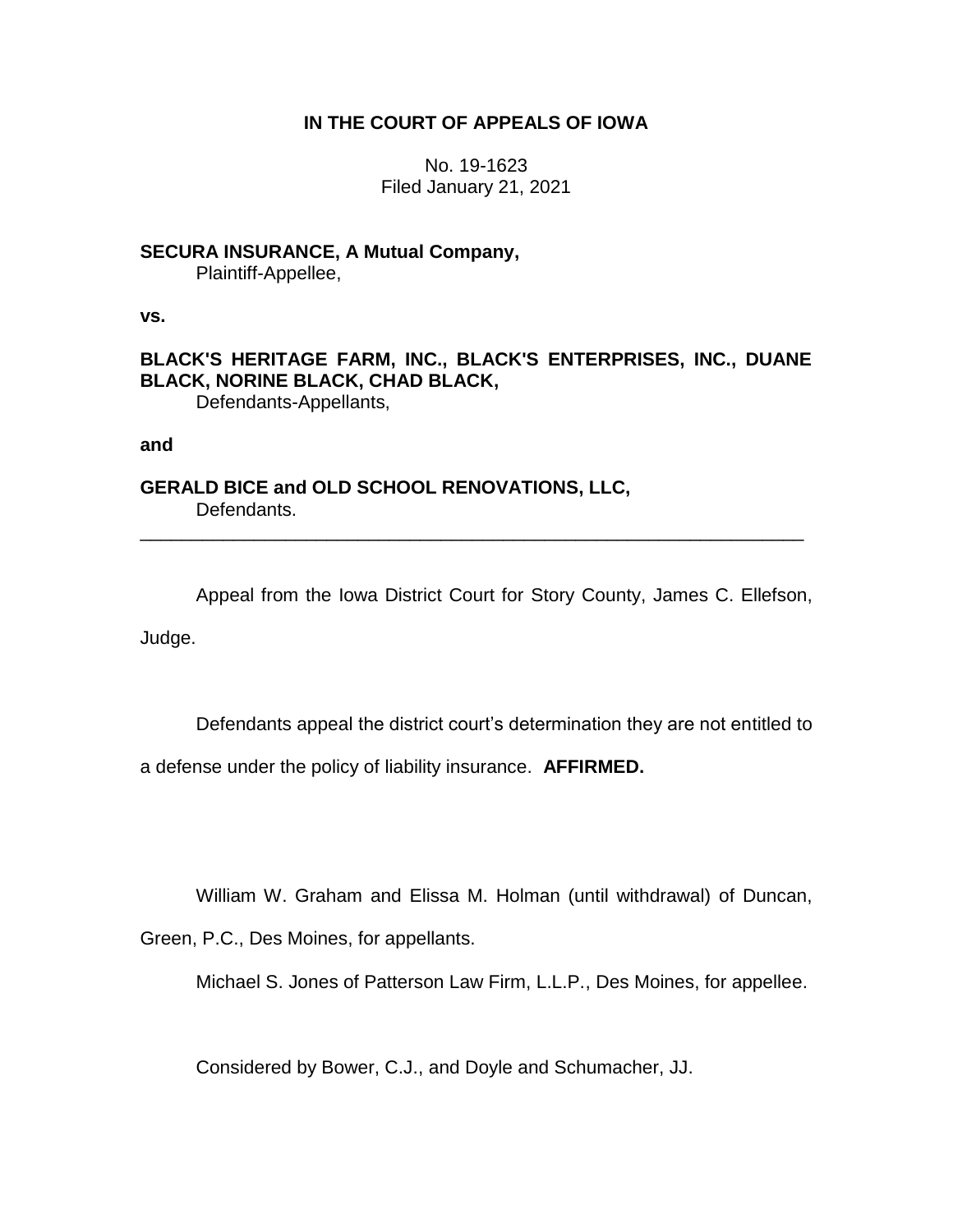### **BOWER, Chief Judge.**

 $\overline{a}$ 

Black's Heritage Farm, Inc., Black's Enterprises, Inc., Duane Black, Norine Black, and Chad Black (collectively "the Blacks") appeal a district court summary judgment ruling that Secura Insurance (Secura) had no duty to indemnify or defend the Blacks in a suit brought by Gerald Bice and Old School Renovations, LLC (collectively "the Tenants"). The Blacks did not preserve error on their theory of coverage and, therefore, we affirm.

### **I. Background Facts & Proceedings**

The Blacks owned property on both the east and west side of 530th Avenue outside of Ames. The Blacks lived at 26156 530th Avenue, the property on the east side of the road. The property at 26107 530th Avenue, on the west side of the road, had several buildings the Blacks rented to other persons.

In April 2018, the Tenants occupied a building on the Blacks' rental property with equipment, tools, and other possessions stored in the building. The Blacks kept a pile of trees, wood, and mulch ("woodpile land") approximately 100 feet south of the building used by the Tenants. A fence separated the woodpile area from the Tenants' building.<sup>1</sup> This woodpile had reportedly been smoldering since December 2017.

On April 30, 2018, a fire consumed the Tenants-occupied building and the Tenants' possessions on the rental property, as well as a pile of timber the Blacks had been storing between the building and the woodpile land. An investigation

<sup>&</sup>lt;sup>1</sup> Duane Black submitted an affidavit the woodpile land was a separate piece of property, vacant land, and not held for development. Secura's argument treats the rental property and woodpile land as a single property. Nothing in the record indicates the woodpile land had a separate address from the rental property.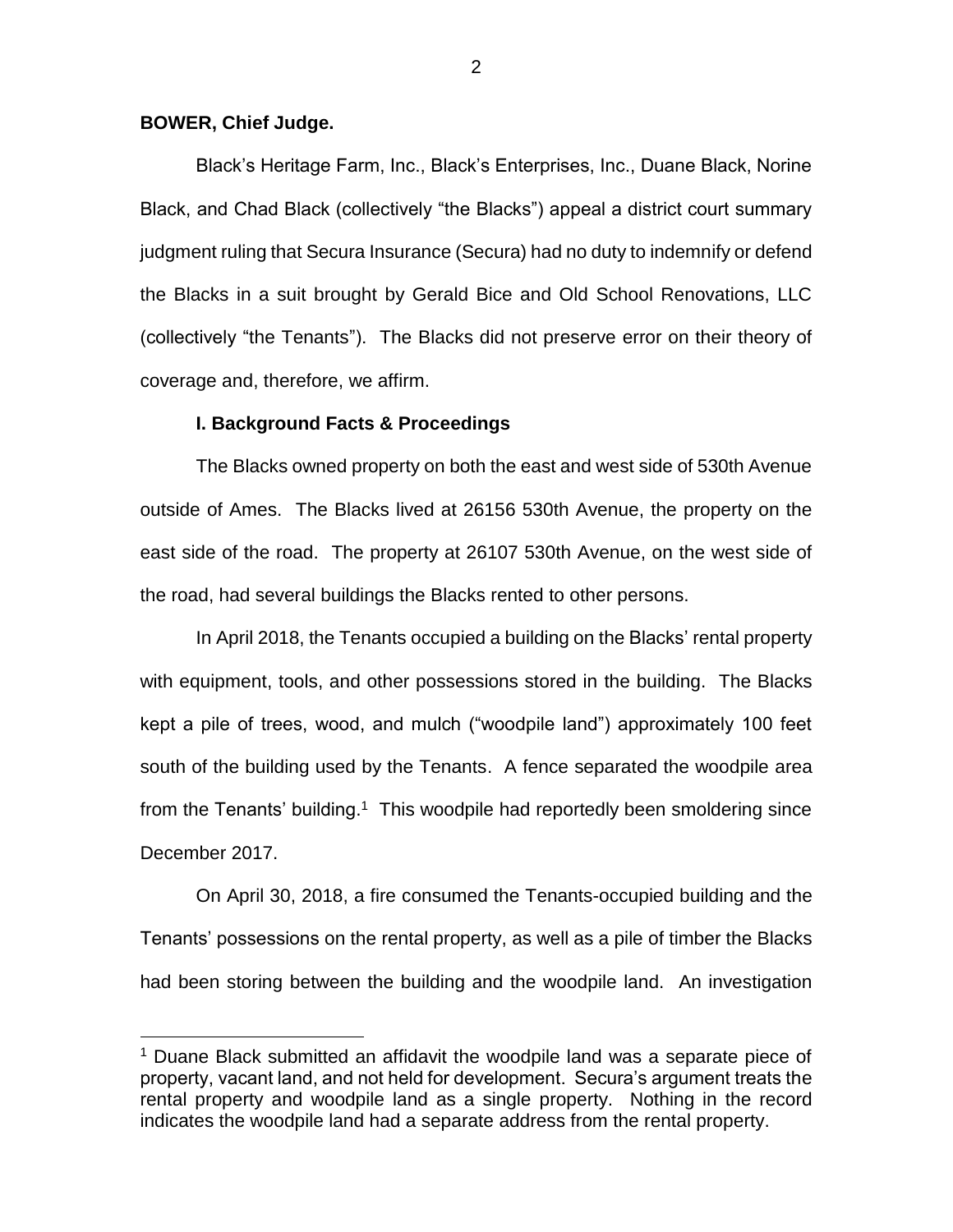identified the smoldering woodpile as the probable cause of the fire. The Tenants filed suit against the Blacks for damages alleging, among other things, that the Blacks "had exclusive control and management over . . . the burning woodpile(s) that was on said property" and the fire "would not have occurred if [the Blacks] had taken ordinary and reasonable care in the control and management of the burning woodpile(s)."

The Blacks had a farm insurance policy with Secura for forty acres of land located at 26156 530th Avenue ("insured property"), on the east side of the road and across from the rental property.<sup>2</sup> The policy includes the owner-occupied house, outbuildings, and farm personal property. The "named insured" on the policy is Black's Heritage Farm. The Blacks did not maintain a separate insurance policy for the rental property or woodpile land.

Secura initially provided the Blacks with defense counsel in the Tenants' suit subject to a reservation of rights. In November, Secura filed a petition for declaratory judgment to determine its rights and responsibilities under the policy. In June 2019, Secura filed a motion for summary judgment, asserting the Tenants' property damage was excluded or otherwise not covered by the insurance policy and that Secura had no duty to defend the Blacks.

Following an unreported telephonic hearing, the district court granted Secura summary judgment, determining: (1) the fire did not arise from the insured

 $\overline{a}$ 

 $2$  The Blacks had allowed a separate commercial liability policy for the insured property to lapse in early 2017. There is no evidence in the record of any insurance policy listing the rental property or the woodpile land as insured.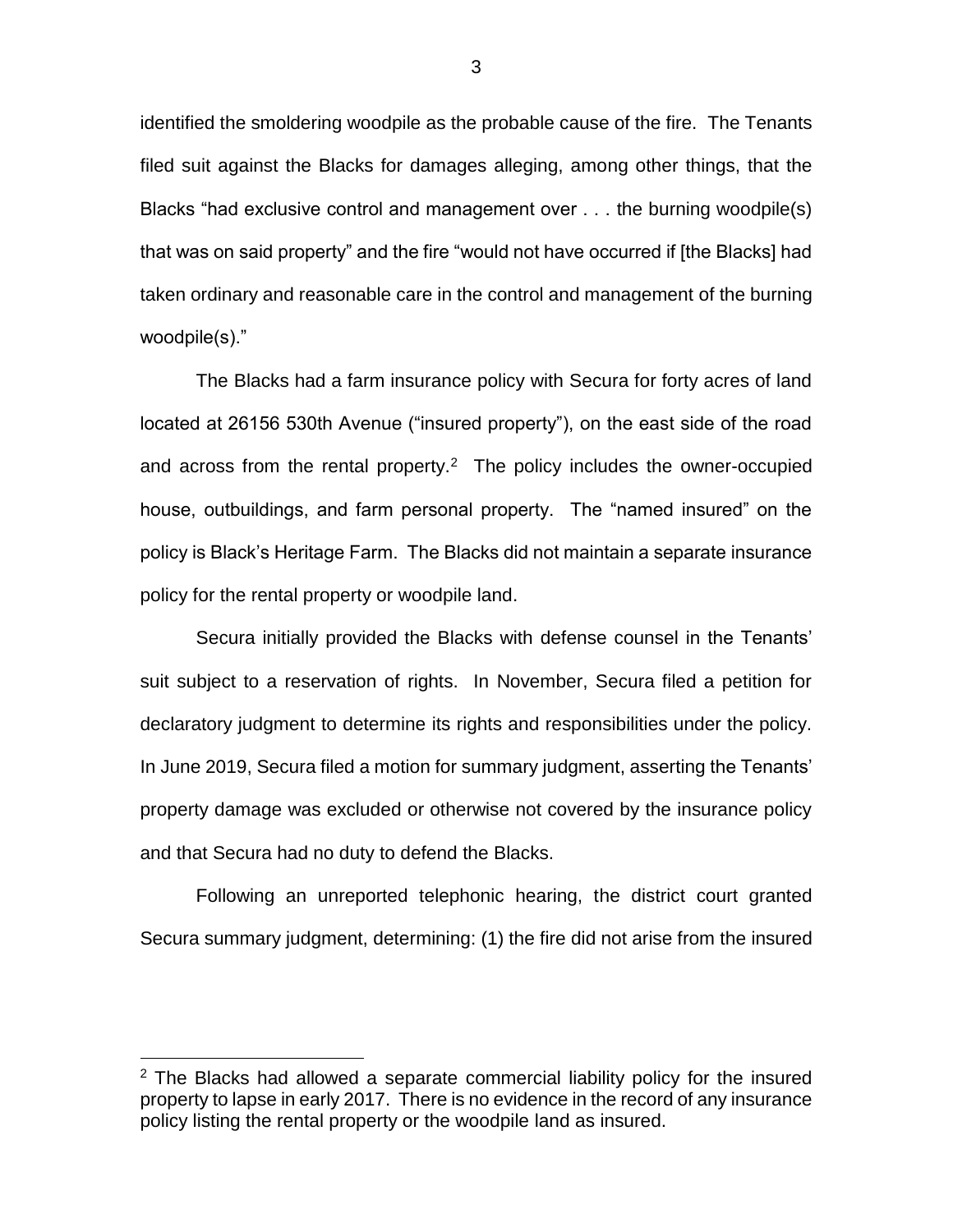premises and was not covered under the policy, and (2) Secura had no duty to defend the Blacks against the Tenants' claims.

The Blacks appeal, asserting the woodpile land was part of the insured premises, the damages should be covered, and Secura has a duty to defend them in the Tenants' lawsuit.

## **II. Insurance Policy**

 $\overline{a}$ 

The insurance policy at issue is a "Farmowners protector" policy, covering

forty acres, an owner-occupied house, and three outbuildings at 26156 530th

Avenue. The policy includes the following relevant provisions.<sup>3</sup>

# **DEFINITIONS (IOWA AMENDATORY ENDORSEMENT)**

**8. "***Insured premises***"** means:

a. insured farm locations and residence premises described in the Declarations.

b. other land, including farm premises, the *insured* first acquires or newly leases during the policy period and uses for *farming*.

Under Section II, "insured premises" also means:

a. the part of other premises acquired by you during the policy period which you intend to use as a *residence premises*  or farm;

b. the part of other premises, other structures, and grounds used by you as a residence and:

(1) which is shown in the Declarations; or

(2) which is acquired by you during the policy period for your use as a residence;

c. any part of a premises:

(1) not owned by an *insured*; and

(2) where an *insured* is temporarily residing;

d. vacant land (other than land held for development), owned by, rented to, or used by an *insured*, including land where a residence or farm structure is being built for the use of an *insured*;

e. All access ways adjoining the *insured premises*;

f. individual or family cemetery plots or burial vaults of an *insured*; or

 $3$  Emphasized language in the policy excerpts is found in the original and are terms defined in the policy.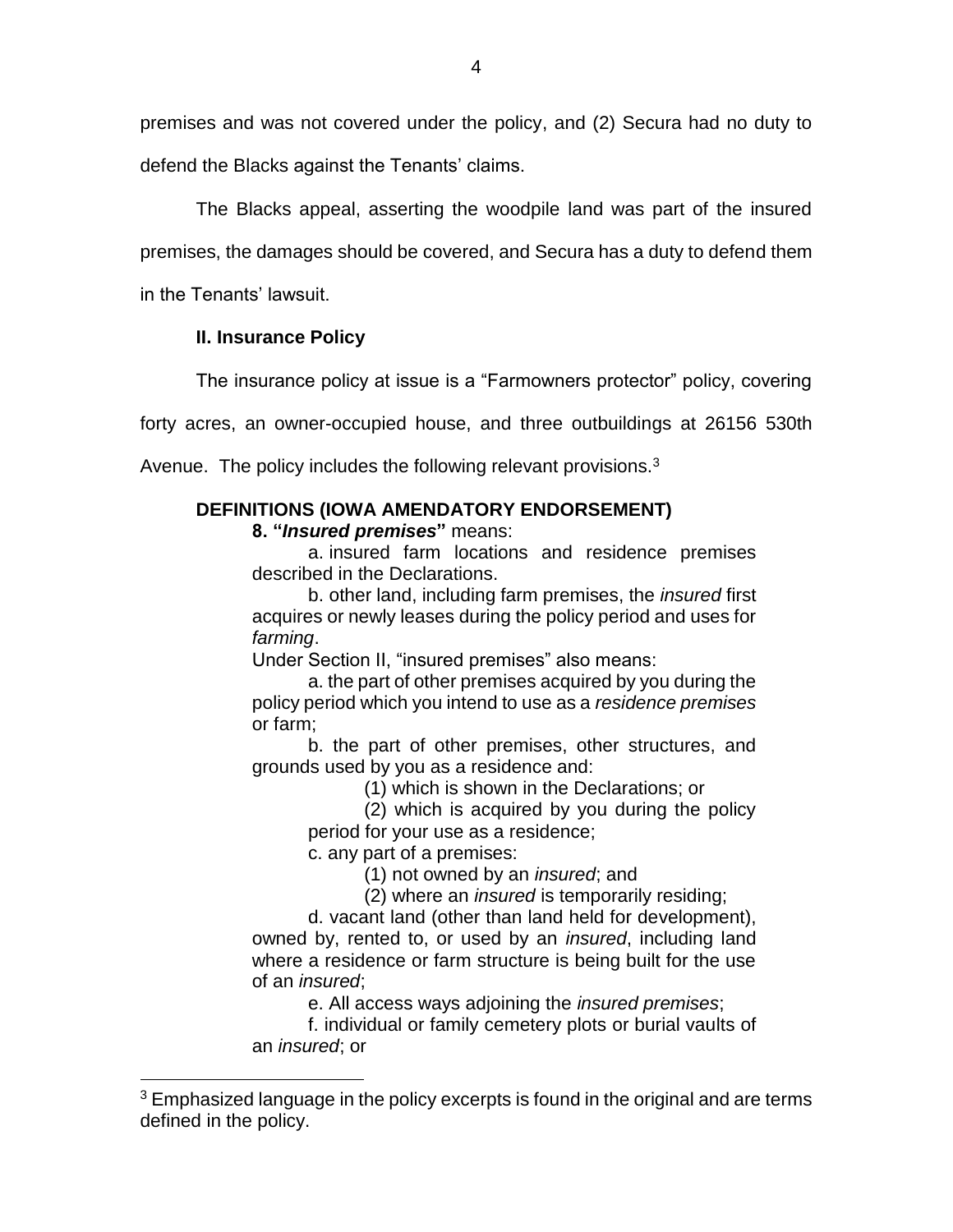g. any part of a premises occasionally rented to an *insured* for other than business or farming use.

### **SECTION II—LIABILITY PROTECTION COVERAGE G—FARMERS PERSONAL LIABILITY**

If a claim is made or a suit is brought against an *insured* for damages because of *bodily injury* or *property damage* caused by an *occurrence* to which this coverage applies, we will:

1. pay up to our limit of liability for the damages for which the *insured* is legally liable. "Damages" include prejudgment interest awarded against the *insured*.

2. provide a defense at our expense by counsel of our choice, even if the suit is groundless, false, or fraudulent. We may investigate any *occurrence* and settle any resulting claim or suit at our discretion. OUR DUTY TO SETTLE OR DEFEND ENDS WHEN THE AMOUNT WE PAY FOR DAMAGES REULTING FROM THE *OCCURRENCE* EQUALS OUR LIMIT OF LIABILITY.

### **SECTION II—EXCLUSIONS**

. . . .

. . . .

**1. Coverage[ ] G—Farmers Personal Liability . . . do[es] not apply to bodily injury or property damage:**

b. arising out of *business* pursuits of an *insured* or the rental or holding for rental of any part of any premises by an *insured.*

d. arising out of a premises or *farming* operations from a premises:

(1) owned by an *insured*;

(2) rented to an *insured*; or

(3) rented to others by an *insured*;

that is not an *insured premises*.

### **III. Standard of Review**

"We review a district court's summary judgment ruling that interprets an

insurance policy for correction of errors at law." *Just v. Farmers Auto. Ins. Ass'n*,

877 N.W.2d 467, 471 (Iowa 2016) (citation omitted). "A grant of summary

judgment is appropriate when there are no genuine issues of material fact and the

moving party is entitled to judgment as a matter of law." *Id.* "Generally,

interpretation of an insurance policy is a question of law." *Id.*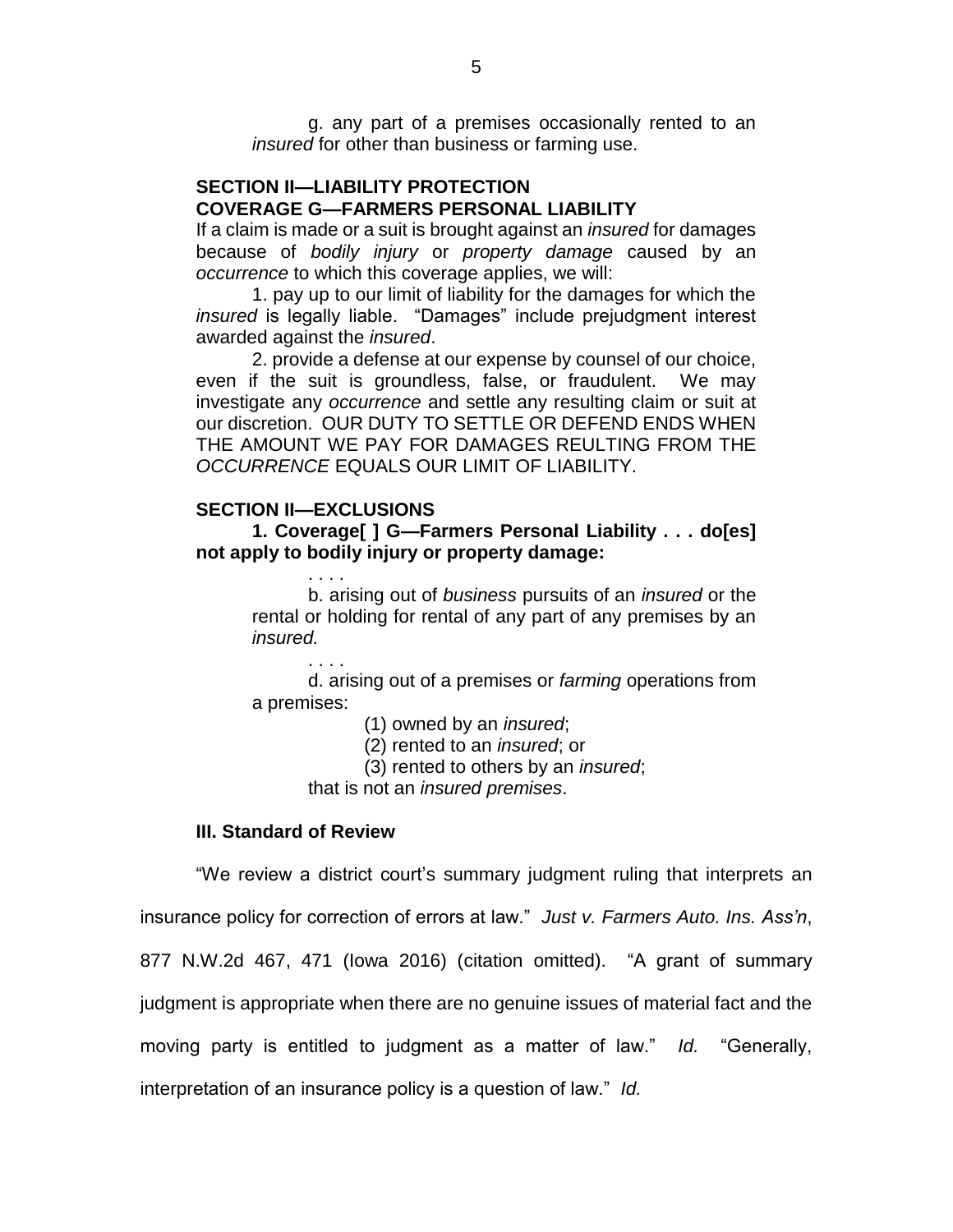### **IV. Analysis**

It was the Blacks' burden to prove the land was covered by the insurance policy. *See Salem United Methodist Church v. Church Mut. Ins. Co.*, No 16-0170, 2017 WL 512494, at \*1 (Iowa Ct. App. Feb. 8, 2017). The woodpile land is not part of the property at the address listed as "Insured farm locations and residence premises" on the policy. The Blacks assert the woodpile land was covered by the policy for liability protection purposes under the "vacant land" alternative definition of "insured premises." They claim "a reading of the entire liability policy, including its endorsements, establishes unambiguously that th[e] vacant land owned by an insured is an additional part of the 'insured premises.'" Under their interpretation, the fire arose from an insured premises and the Tenants' damage is covered under the policy for the insured property.

The district court based its decision on the policy provision excluding property damage arising out of a premises "that is not an *insured premises*," finding land on the west side of the road was not covered under the policy for the insured property. In its statement of facts, the court's order notes, "The defendants have not pointed out any policy language that would expand the insured premises beyond the [forty] acres on the east side of 530th Avenue, at the address 26156 530th Avenue." The district court's ruling made no mention of the vacant land provision of the *insured premises* definition in its statement of facts or conclusions of law.

"It is a fundamental doctrine of appellate review that issues must ordinarily be both raised and decided by the district court before we will decide them on appeal." *Meier v. Senecaut*, 641 N.W.2d 532, 537 (Iowa 2002). "When a district